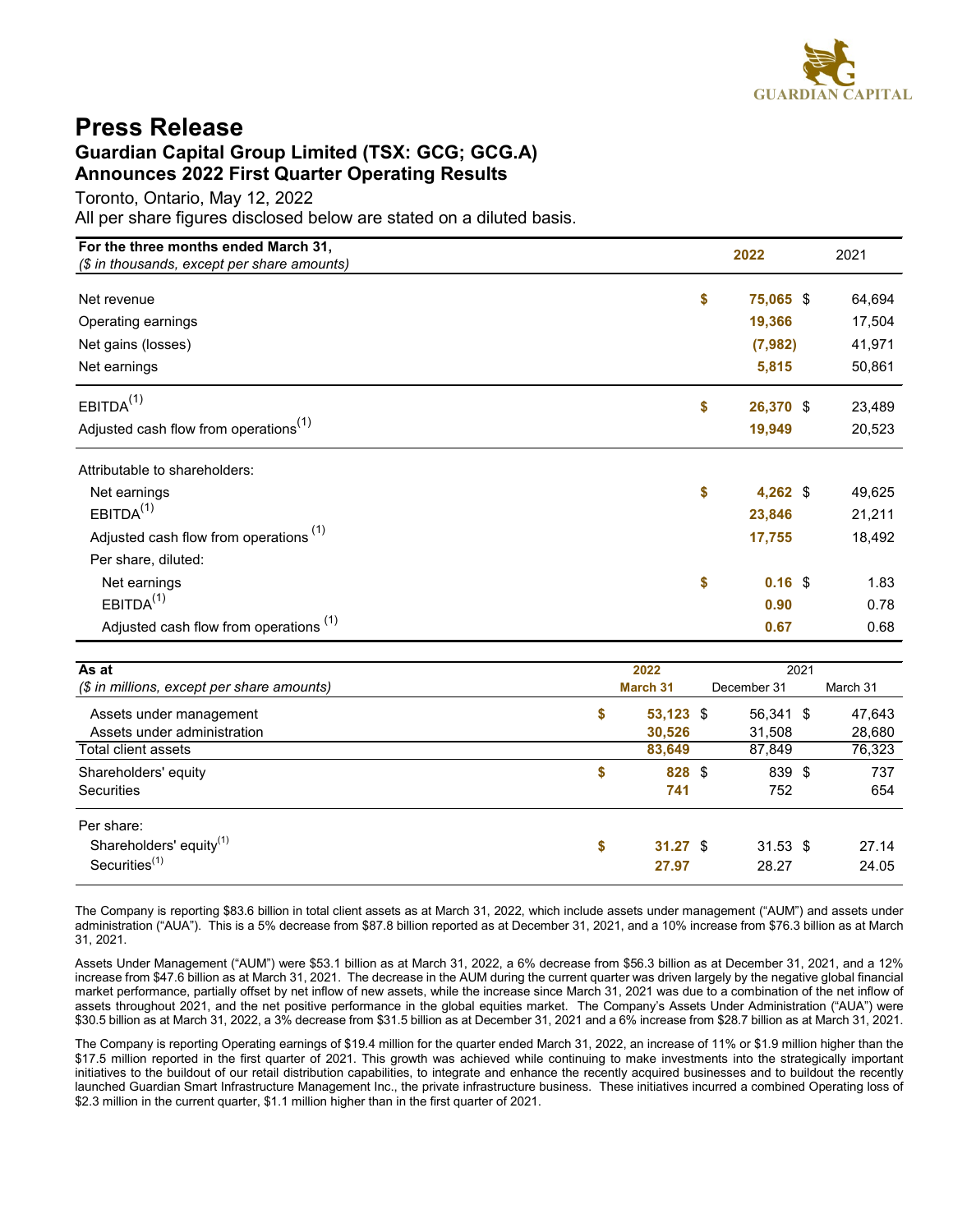<span id="page-1-0"></span>Net revenue for the current quarter grew to \$75.1 million, 16% or \$10.4 million higher than the \$64.7 million reported in the same quarter in the prior year. The increase is in line with our growth in total client assets and reflects our successful organic growth throughout 2021 and the benefit of net positive performances in the global financial markets since the first quarter of 2021.

Expenses in the current quarter were \$55.7 million, an \$8.5 million increase from \$47.2 million in the same quarter in the prior year. The higher expenses reflect the growth in our businesses and the strategic investments made into the initiatives described above.

Net losses in the current quarter were \$8.0 million, compared to Net gains of \$42.0 million in the same quarter in the prior year. The largest portion of the Net losses in the current quarter were due to the declines in fair values of a portion of our securities holdings exposed to non-Canadian equity markets. These losses were partially offset by the increase in the fair value of the BMO shares.

The Company's Net earnings attributable to shareholders in the current quarter were \$4.3 million, compared to \$49.6 million in the same quarter in 2021. The Net losses, as described above, compared to the large Net gains in the prior year, had the most significant impact on the change in Net earnings attributable to shareholders. This was partially offset by the growth in Operating earnings over the same period.

EBITDA attributable to shareholders<sup>[\(1\)](#page-2-0)</sup> for the current quarter was \$23.8 million, compared to \$21.2 million in the same period in the prior year. Adjusted cash flow from operations attributable to shareholders<sup>[\(1\)](#page-2-0)</sup> for the current quarter was \$17.8 million, compared to \$18.5 million in the same quarter in the prior year.

The Company's Shareholders' equity as at March 31, 2022 was \$828 million, or \$31.27 per share<sup>[\(1\)](#page-2-0)</sup>, compared to \$839 million, or \$31.53 per share<sup>(1)</sup> as at December 31, 2021, and \$737 million, or \$27.14 per share<sup>[\(1\)](#page-2-0)</sup> as at March 31, 2021. Since December 31, 2021, the Company returned to shareholders \$4.7 million in dividends and \$2.3 million in share buybacks. The fair value of the Company's Securities as at March 31, 2022 was \$741 million, or \$27.97 per share<sup>[\(1\)](#page-2-0)</sup>, compared to \$752 million, or \$28.27 per share<sup>(1)</sup> as at December 31, 2021 and \$654 million, or \$24.05 per share<sup>(1)</sup> as at March 31, 2021.

The Board of Directors has declared a quarterly eligible dividend of \$0.24 per share, payable on July 18, 2022, to shareholders of record on July 11, 2022.

The Company's financial results for the past eight quarters are summarized in the following table.

|                                                                      | <b>Mar 31,</b> |                       | Dec 31,   |    | Sep 30,                                                               |  | Jun 30,    |  | Mar 31,             |  | Dec 31.    | Sep 30, |                     | Jun 30, |
|----------------------------------------------------------------------|----------------|-----------------------|-----------|----|-----------------------------------------------------------------------|--|------------|--|---------------------|--|------------|---------|---------------------|---------|
|                                                                      |                | 2022                  | 2021      |    | 2021                                                                  |  | 2021       |  | 2021                |  | 2020       |         | 2020                | 2020    |
| As at (\$ in millions)                                               | \$             |                       | 56,341    |    | 53,113 \$                                                             |  | 51,960 \$  |  |                     |  | 45.984 \$  |         |                     | 31.200  |
| Assets under management<br>Assets under administration               |                | $53,123$ \$<br>30,526 | 31,508    | \$ | 30,015                                                                |  | 29,582     |  | 47,945 \$<br>28,376 |  | 22,289     |         | 32,733 \$<br>20,755 | 20,010  |
| Total client assets                                                  |                | 83,649                | 87,849    |    | 83,128                                                                |  | 81,542     |  | 76,321              |  | 68,273     |         | 53,488              | 51,210  |
| For the three months ended (\$ in thousands)                         |                |                       |           |    |                                                                       |  |            |  |                     |  |            |         |                     |         |
| Net revenue                                                          | \$             | 75,065 \$             | 78,049 \$ |    | 72,384 \$                                                             |  | 69,960 \$  |  | 64,694 \$           |  | 63,724 \$  |         | 52,042 \$           | 50,124  |
| Operating earnings                                                   |                | 19,366                | 22,314    |    | 20,771                                                                |  | 21,199     |  | 17,504              |  | 18,493     |         | 12,108              | 13,427  |
| Net gains (losses)                                                   |                | (7,982)               | 52,331    |    | (8, 146)                                                              |  | 56,467     |  | 41,971              |  | 80,983     |         | 35,739              | 43,254  |
| Net earnings                                                         |                | 5,815                 | 64,451    |    | 8,597                                                                 |  | 66.831     |  | 50,861              |  | 87,083     |         | 42.652              | 51,244  |
| Net earnings attributable to shareholders                            |                | 4,262                 | 62,421    |    | 7,054                                                                 |  | 65,138     |  | 49,625              |  | 86,039     |         | 42,201              | 50,486  |
| $(in \S)$                                                            |                |                       |           |    |                                                                       |  |            |  |                     |  |            |         |                     |         |
| Net earnings (loss) attributable to shareholders:                    |                |                       |           |    |                                                                       |  |            |  |                     |  |            |         |                     |         |
| Per Class A and Common share                                         |                |                       |           |    |                                                                       |  |            |  |                     |  |            |         |                     |         |
| Basic                                                                | \$             | 0.17S                 | $2.52$ \$ |    | $0.28$ \$                                                             |  | $2.59$ \$  |  | $1.95$ \$           |  | $3.38$ \$  |         | $1.66$ \$           | 1.99    |
| <b>Diluted</b>                                                       |                | 0.16                  | 2.35      |    | 0.27                                                                  |  | 2.42       |  | 1.83                |  | 3.17       |         | 1.56                | 1.87    |
| Dividends paid on Class A and Common shares                          | - \$           | $0.18$ \$             | $0.18$ \$ |    | $0.18$ \$                                                             |  | $0.18$ \$  |  | $0.16$ \$           |  | $0.16$ \$  |         | $0.16$ \$           | 0.16    |
| As at                                                                |                |                       |           |    |                                                                       |  |            |  |                     |  |            |         |                     |         |
| Shareholders' equity (\$ in thousands)                               |                | \$828.404             |           |    | \$838,520 \$781,334 \$780,323 \$737,363 \$699,610 \$631,863 \$596,265 |  |            |  |                     |  |            |         |                     |         |
| Per Class A and Common share (in \$)                                 |                |                       |           |    |                                                                       |  |            |  |                     |  |            |         |                     |         |
| Basic                                                                | \$             | 33.67 \$              | 33.89 \$  |    | $31.56$ \$                                                            |  | $31.15$ \$ |  | 29.02 \$            |  | $27.43$ \$ |         | 24.80 \$            | 23.50   |
| <b>Diluted</b>                                                       |                | 31.27                 | 31.53     |    | 29.40                                                                 |  | 29.09      |  | 27.14               |  | 25.69      |         | 23.25               | 22.07   |
| Total Class A and Common shares outstanding<br>(shares in thousands) |                | 26,892                | 26,954    |    | 26,968                                                                |  | 27,263     |  | 27,691              |  | 27,740     |         | 27,758              | 27,758  |

Guardian Capital Group Limited is a diversified financial services company founded in 1962. The Company is headquartered in Canada and also has offices in the United Kingdom, the United States and the Caribbean. It provides investment and wealth management services to clients and services to financial advisors in its national mutual fund dealer, securities dealer, and life insurance managing general agency. Its Common and Class A shares are listed on The Toronto Stock Exchange.

For further information, contact:

Donald Yi George Mavroudis (416) 350-3136 (416) 364-8341

Chief Financial Officer President and Chief Executive Officer